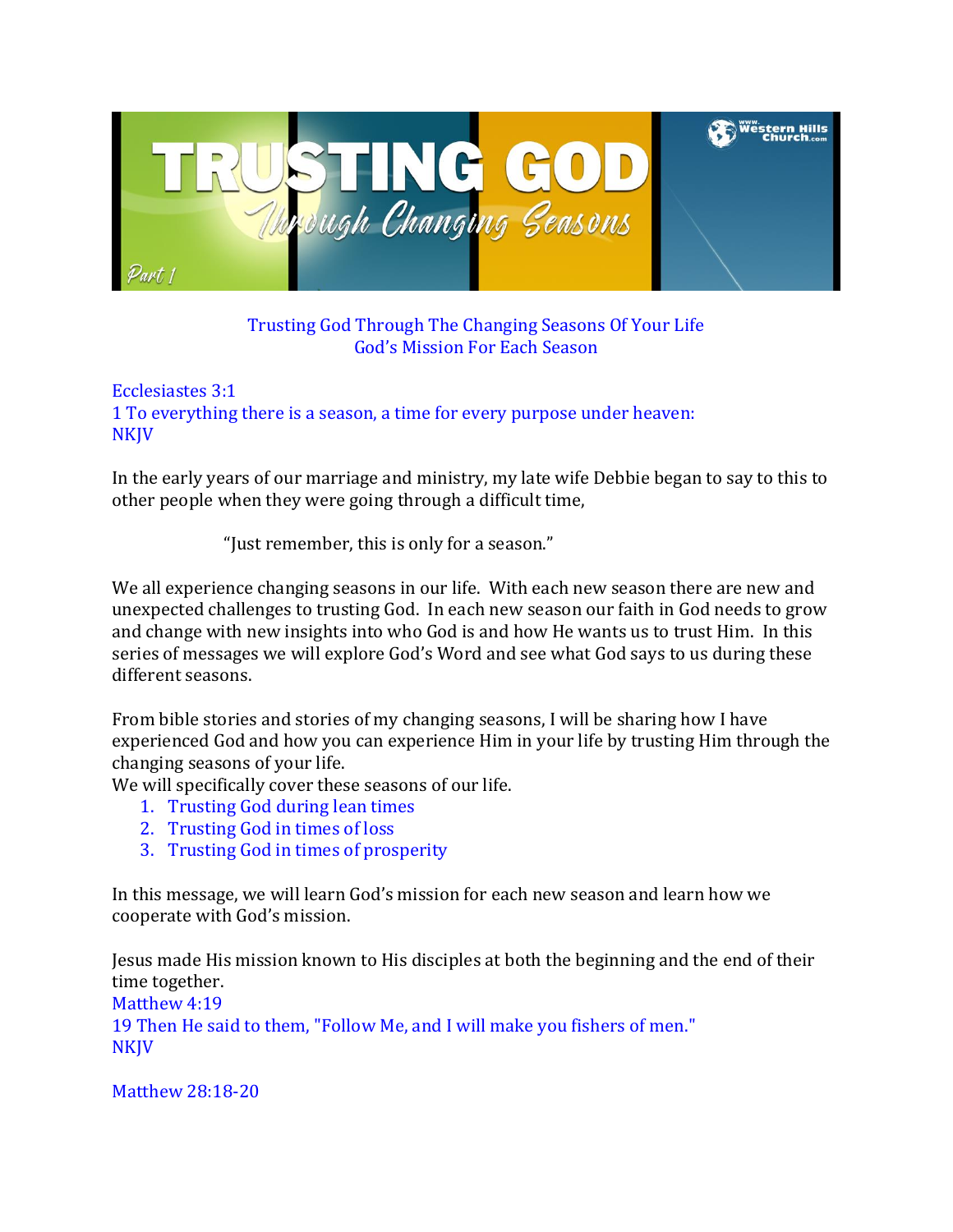18 And Jesus came and spoke to them, saying, "All authority has been given to Me in heaven and on earth. 19 Go therefore and make disciples of all the nations, baptizing them in the name of the Father and of the Son and of the Holy Spirit, 20 teaching them to observe all things that I have commanded you; and lo, I am with you always, even to the end of the age." Amen. NKJV

Jesus said, "I will make you." God uses the changing seasons of our life to change us into fishers of men.

The Apostle Paul said it like this…

Romans 8:28-29

28 And we know that all things work together for good to those who love God, to those who are the called according to His purpose. 29 For whom He foreknew, He also predestined to be conformed to the image of His Son, that He might be the firstborn among many brethren. **NKJV** 

If we do not understand God's mission and our part in His mission, we will go through life always wondering why we are experiencing these changing seasons and we will not cooperate with God.

To accomplish His mission, we need to grow. (2 Thess. 1:3-5; 1 Peter 2:1-3; Ephesians 4:15)



Specifically, our faith in God and His promises needs to grow and our love for God and others needs to grow.

### 2 Thessalonians 1:3-5

3 We are bound to thank God always for you, brethren, as it is fitting, because your faith grows exceedingly, and the love of every one of you all abounds toward each other, 4 so that we ourselves boast of you among the churches of God for your patience and faith in all your persecutions and tribulations that you endure, NKJV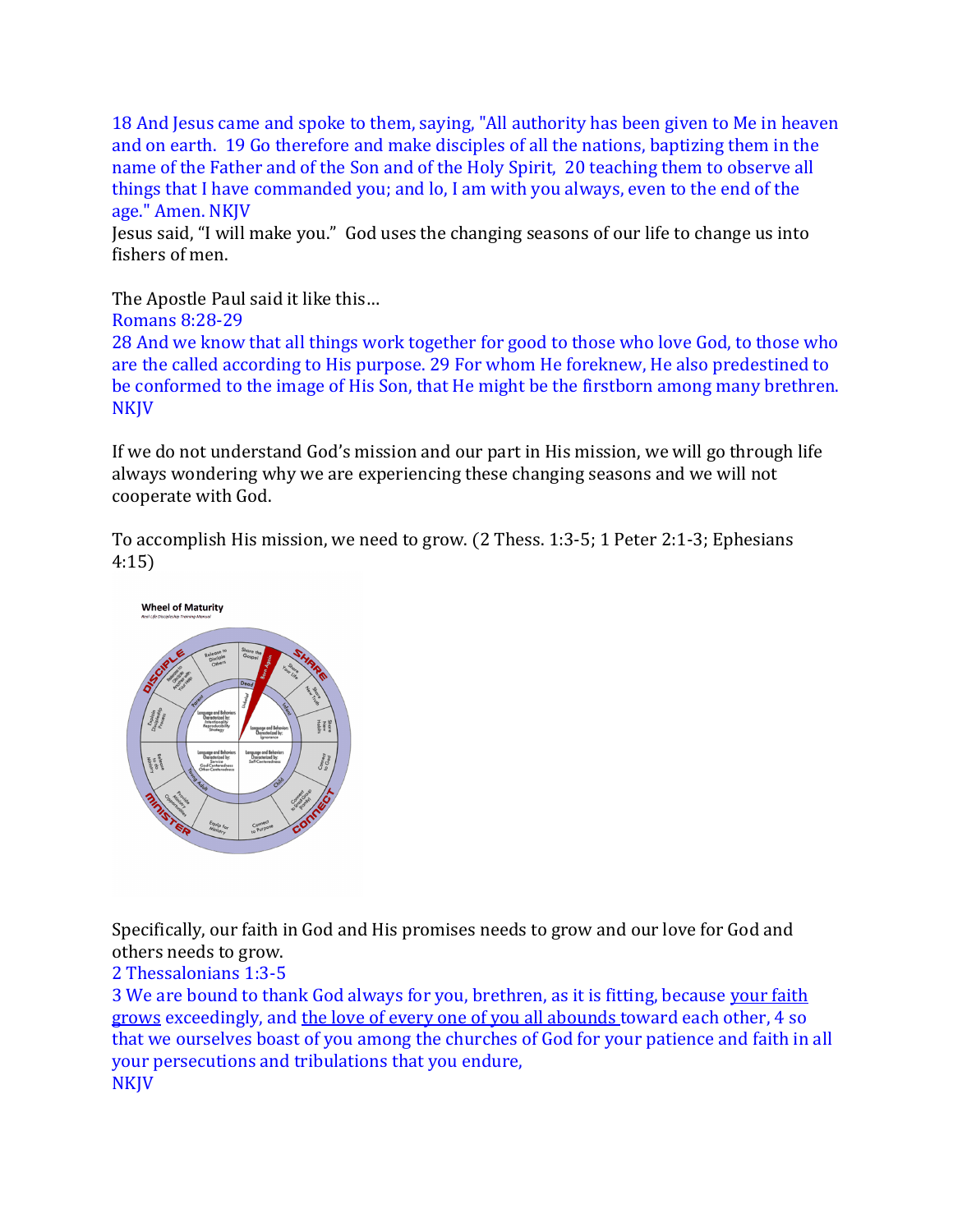This growth process is also called sanctification. (1 Thess. 4:3-5).

- 1. God uses the changing seasons of our life to develop our faith in Him and His promises. (James 1:2-4)
- 2. God uses the changing seasons of our life to develop our love for God and for others. (2 Cor. 1:3-7)

As we cooperate with God, our ministry to others expands. God's mission is fulfilled.

This is the way the Apostle Paul viewed every changing season in His life.

### 2 Cor 4:11-12

11 For we who live are always delivered to death for Jesus' sake, that the life of Jesus also may be manifested in our mortal flesh. 12 So then death is working in us, but life in you. NKJV

William Carey and Adoniram Judson had greater success as missionaries when they went through some unexpected changes in their lives.

Since Debbie passed away and I started a new season in my life, our church has baptized more than twice as many people than we did the previous ten years before her death. I have personally experienced a greater passion for sharing the gospel and I have experienced greater power.

How do we cooperate with God through the changing seasons of our life? This series of messages will be meaningless and offensive to you if you have not accepted God's mission for your life as your mission for your life. Jesus called it casting pearls before swine or casting what is holy to dogs. (Matthew 7:6). Swine don't appreciate pearls and dogs don't appreciate what is holy. Church members who are not on mission for Christ do not appreciate messages on Spiritual growth and how God uses the changing seasons of our life to fulfill His mission in our life. You will not cooperate with God.

But for those of you who have accepted God's mission as your mission, let's begin.

First, there are some truths about faith that you must understand for your faith in God to grow through the changing seasons of your life.

• Faith in God pleases God. (Hebrews 11:6)

### Hebrews 11:6

6 But without faith it is impossible to please him: for he that cometh to God must believe that he is, and that he is a rewarder of them that diligently seek him. KJV

The word please means to gratify entirely.

It pleases God so much that He devoted an entire discourse in Hebrews to commend those who trusted Him.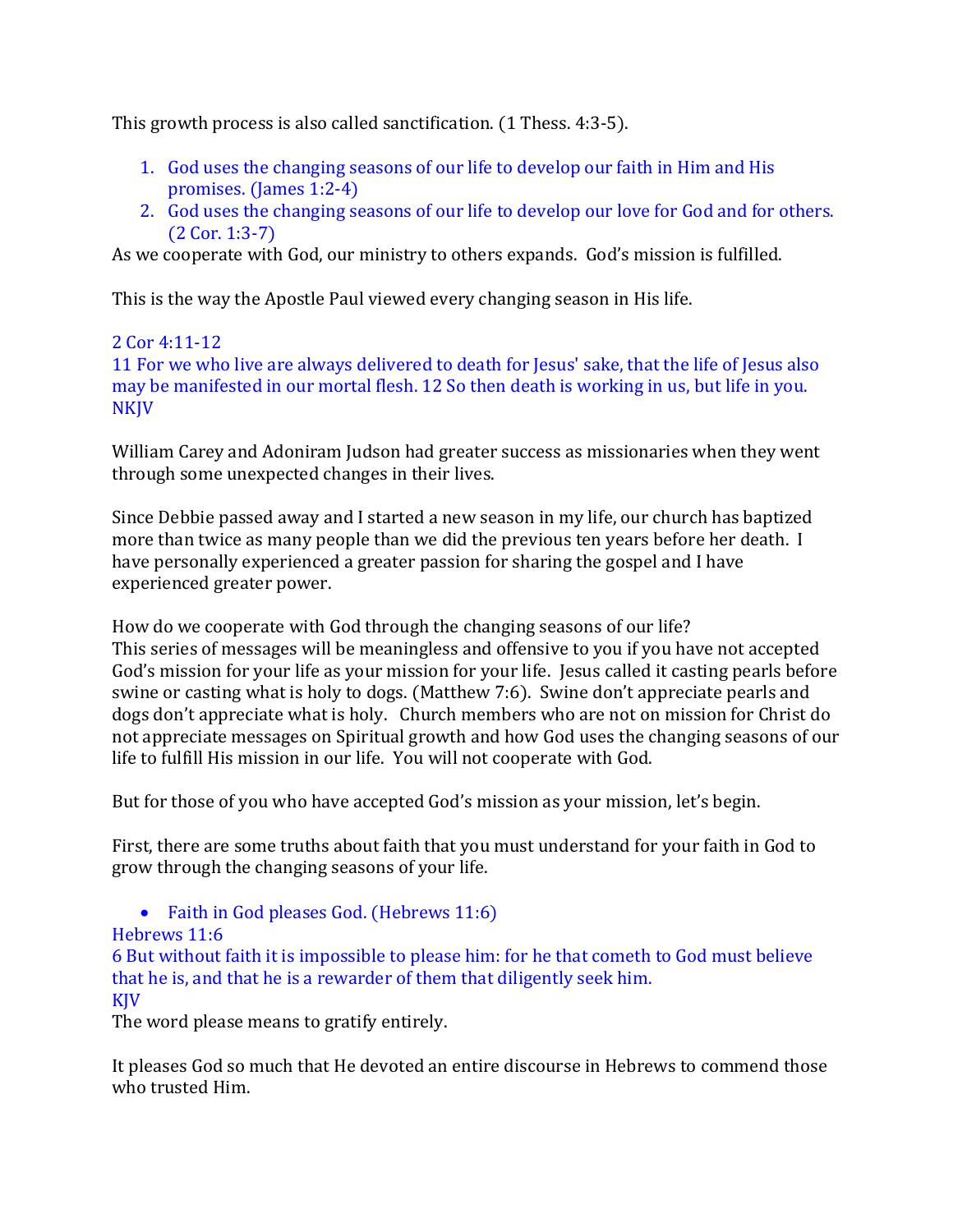• Faith in God is a gift from God.(Ephesians 2:8)

### Ephesians 2:8

8 For by grace are ye saved through faith; and that not of yourselves: it is the gift of God: **KIV** 

Faith in God is the result of the revelation of God. No one would believe in God without a revelation from God.

The revelation of God is given to sinners. It is undeserved. No one deserves a revelation from God

• Faith in God is believing God is. (Hebrews 11:6)

## Hebrews 11:6

6 But without faith it is impossible to please him: for he that cometh to God must believe that he is, and that he is a rewarder of them that diligently seek him. KJV

Believing that God is means to believe God exists. God has provided the revelation of His existence through creation and man's conscience.

But faith in God also means to believe in who God is. When God revealed Himself to Abraham and his descendants the nation of Israel, He revealed Himself as Jehovah. Jehovah means I am. It means that He exists without any assistance or source outside of Himself. It means that He has always been and He always will be. It means that He is the source of life for everything else that exists.

After revealing Himself as I am or Jehovah, God then revealed to Abraham and his descendant's different aspects of who He is. He revealed His character or nature. Throughout their history He would reveal something new to them about Himself and who He was committed to be to them. He gave Himself last names like Jehovah Nissi, Jehovah Shammah, Jehovah Ropha, and Jehovah Jireh. He knew they could not trust Him if they did not know Him. Faith in God is believing that God is and that He is committed to be who he is to you.

# • Faith in God is believing the promises of God(Hebrews 11:1)

# Hebrews 11:1

Now faith is the substance of things hoped for, the evidence of things not seen. KJV

- Abraham could not have faith that He would become a great nation until he received a promise from God.
- Joseph could not have faith that God would use Him to preserve his family until He received a promise from God.
- Moses could not have faith that God would deliver Israel from Egypt until He received a promise from God.
- David could not have faith that he would be the king of Israel or that one of his descendants would always be on the throne of Israel until he received a promise from God.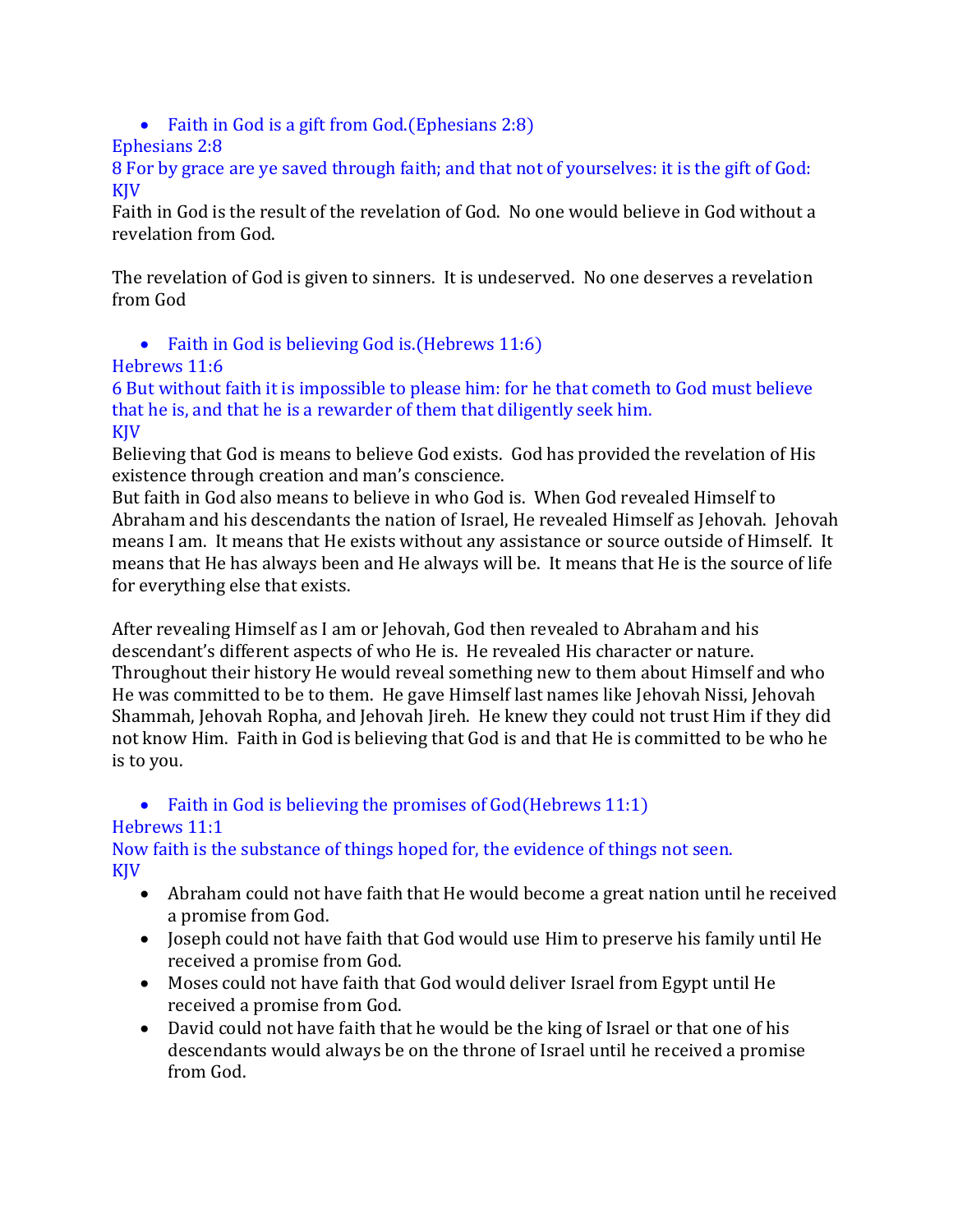Habakkuk could not have faith to rejoice and joy in the Lord until he received a promise from God.

If we believe that God is, God uses the changing seasons of our life to develop our knowledge of His promises and faith in His promises. These changing seasons motivate us to seek to know Him and His promises.

Promises of God come in two forms.

1. Personal

Not everyone was promised what was promised to Abraham, Joseph, Moses, David, the nation of Israel, or the 12 apostles. But God has personal promises for everyone who believes that He is.

### 2. General

General promises are promises for everyone that believes that He is.

### John 3:16-17

16 For God so loved the world that He gave His only begotten Son, that whoever believes in Him should not perish but have everlasting life. NKJV

Romans 10:9

9 that if you confess with your mouth the Lord Jesus and believe in your heart that God has raised Him from the dead, you will be saved. NKJV

Faith in God means fulfilling the conditions of the promise.

With every promise, personal or general, to experience the promise there is a condition that we must meet to receive the promise.

John 3:16-17

16 For God so loved the world that He gave His only begotten Son, that whoever believes in Him should not perish but have everlasting life. **NKJV** 

### Romans 10:9

9 that if you confess with your mouth the Lord Jesus and believe in your heart that God has raised Him from the dead, you will be saved. NKJV

Once we understand the promise, we exercise faith by meeting the condition. This is why faith in God and obedience to God are connected throughout His Word. The greatest treatise on this in the book of James. James 2:19-26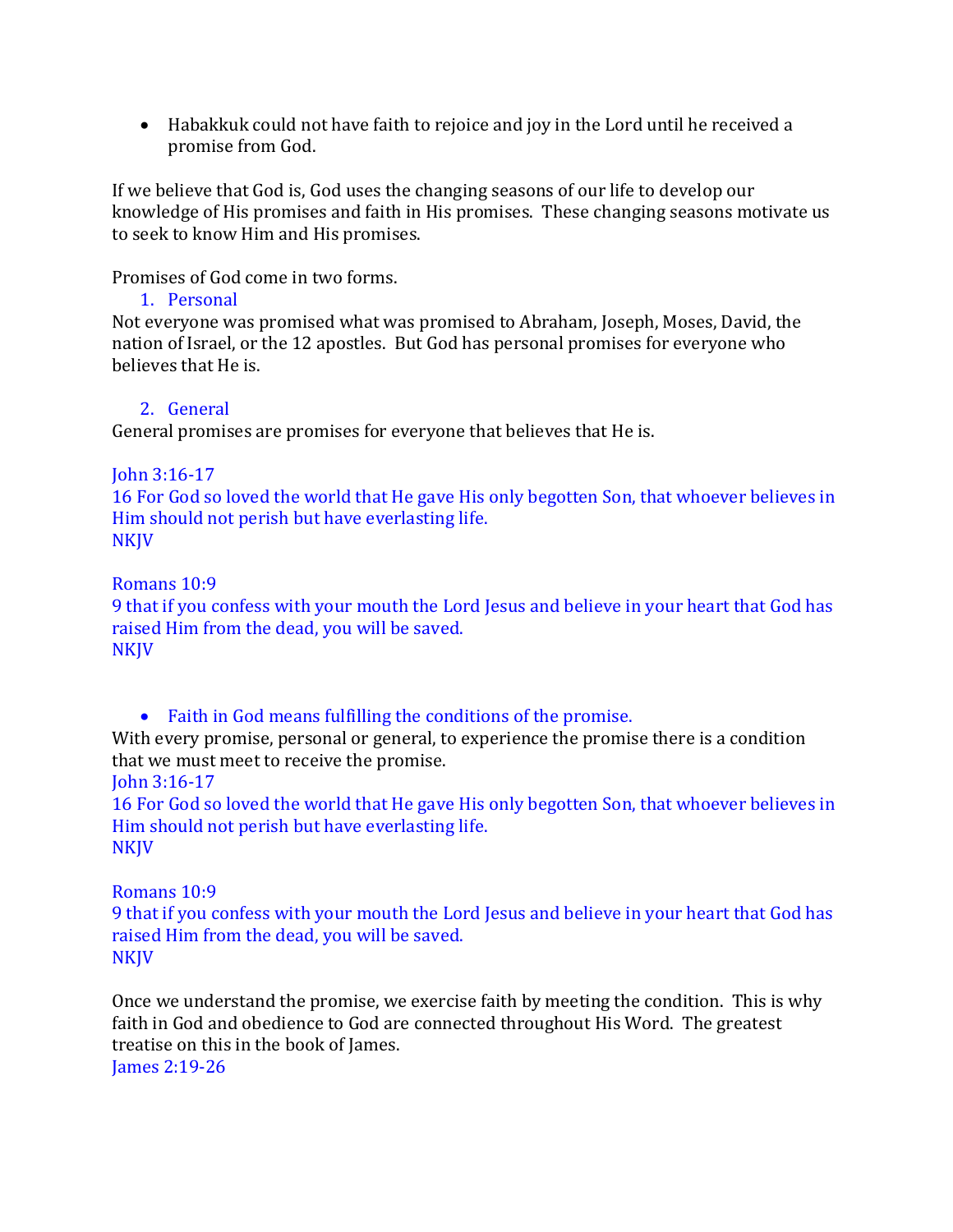19 You believe that there is one God. You do well. Even the demons believe — and tremble! 20 But do you want to know, O foolish man, that faith without works is dead? 21 Was not Abraham our father justified by works when he offered Isaac his son on the altar? 22 Do you see that faith was working together with his works, and by works faith was made perfect? 23 And the Scripture was fulfilled which says, "Abraham believed God, and it was accounted to him for righteousness." And he was called the friend of God. 24 You see then that a man is justified by works, and not by faith only.

25 Likewise, was not Rahab the harlot also justified by works when she received the messengers and sent them out another way?

26 For as the body without the spirit is dead, so faith without works is dead also. NKJV

### Faith in the promise=Obedience to the condition of the promise

Whenever you are going through a changing season, trusting God means to seek the promise of God and to exercise faith in God's promise by fulfilling the condition of the promise.

• Faith in God is a character quality (2 Peter 1:5)

2 Peter 1:5-9

5 And beside this, giving all diligence, add to your faith virtue; and to virtue knowledge; 6 And to knowledge temperance; and to temperance patience; and to patience godliness;

7 And to godliness brotherly kindness; and to brotherly kindness charity.

8 For if these things be in you, and abound, they make you that ye shall neither be barren nor unfruitful in the knowledge of our Lord Jesus Christ.

9 But he that lacketh these things is blind, and cannot see afar off, and hath forgotten that he was purged from his old sins.

KJV

You develop character through the experiences of life. The changing seasons of our life are opportunities to develop faith by exercising faith. Each new season is an opportunity for our faith in God to grow.

As our faith grows, we grow spiritually. Our love grows. We become more like God. Our ministry expands.

(My stories of how God used lean times to develop my faith in His promises, develop my love for others, and expand my ministry.)

When my late wife Debbie and I first married in 1977, we had a savings account and things were good. It was a season of prosperity. During the first year of our marriage, things got even better because of an inheritance I received from my father after his death.

At that time, I believed that God is but I did not trust in God for our financial needs. I even knew His promises but I did not fulfill the conditions. I was not exercising faith in God. I was not obedient to His Word.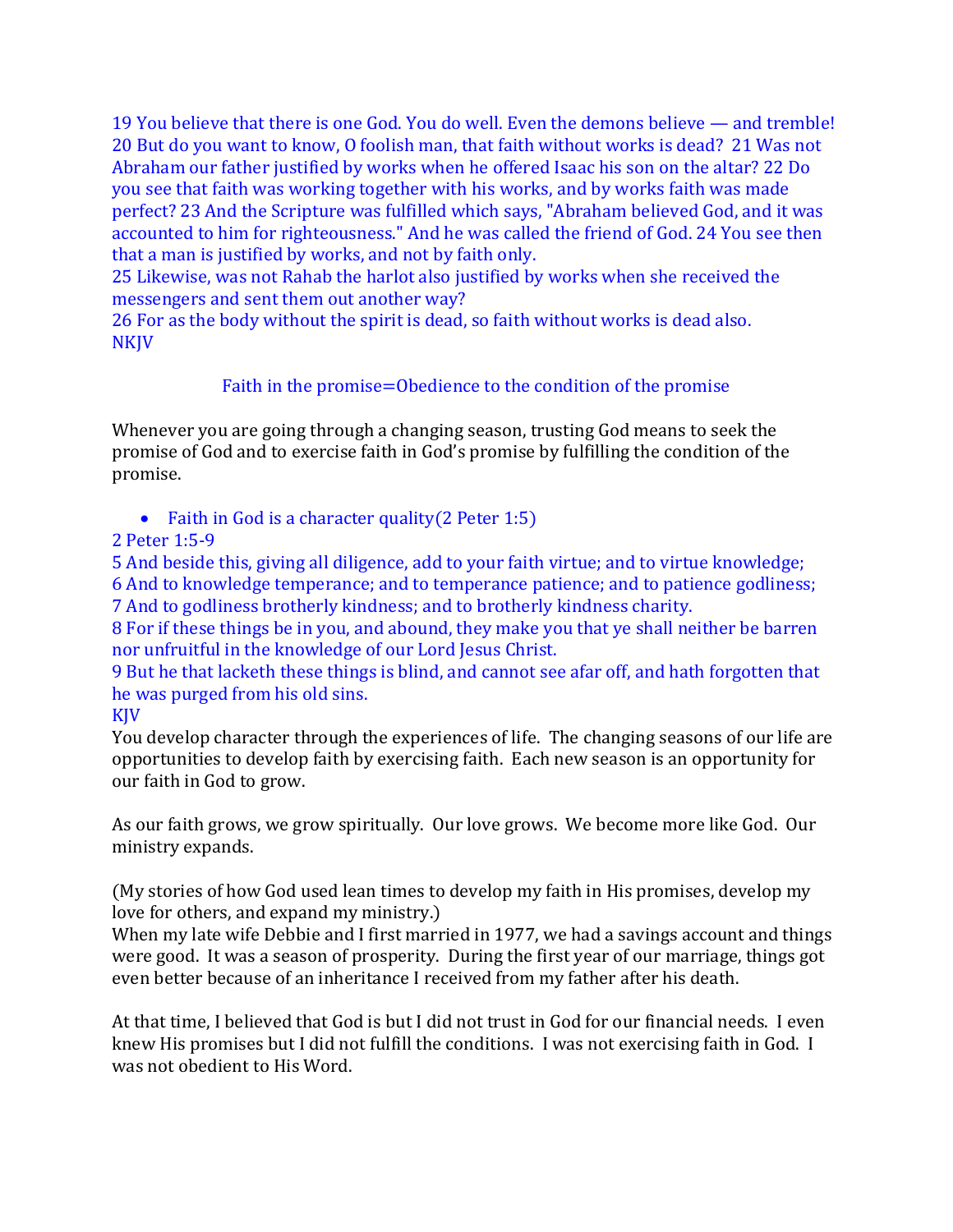I made some very unwise investment decisions in the  $3<sup>rd</sup>$  year of our marriage and we lost all of our savings. Then I made another unwise decision at the beginning of the  $5<sup>th</sup>$  year of our marriage that put us 24k in debt.

God used this lean time motivate me to seek Him. This is what He said to me. Matthew 6:24-34

24 No man can serve two masters: for either he will hate the one, and love the other; or else he will hold to the one, and despise the other. Ye cannot serve God and mammon.

25 Therefore I say unto you, Take no thought for your life, what ye shall eat, or what ye shall drink; nor yet for your body, what ye shall put on. Is not the life more than meat, and the body than raiment?

26 Behold the fowls of the air: for they sow not, neither do they reap, nor gather into barns; yet your heavenly Father feedeth them. Are ye not much better than they?

27 Which of you by taking thought can add one cubit unto his stature?

28 And why take ye thought for raiment? Consider the lilies of the field, how they grow; they toil not, neither do they spin:

29 And yet I say unto you, that even Solomon in all his glory was not arrayed like one of these.

30 Wherefore, if God so clothe the grass of the field, which today is, and

tomorrow is cast into the oven, shall he not much more clothe you, O ye of little faith? 31 Therefore take no thought, saying, what shall we eat? or, what shall we drink? or, wherewithal shall we be clothed?

32 (For after all these things do the Gentiles seek:) for your heavenly Father knoweth that ye have need of all these things.

33 But seek ye first the kingdom of God, and his righteousness; and all these things shall be added unto you.

34 Take therefore no thought for the morrow: for the morrow shall take thought for the things of itself. Sufficient unto the day is the evil thereof. KJV

Malachi 3:8-10

8 "Will a man rob God? Yet you have robbed Me! But you say, 'In what way have we robbed You?' In tithes and offerings. 9 You are cursed with a curse, for you have robbed Me, even this whole nation. 10 Bring all the tithes into the storehouse, that there may be food in My house, and try Me now in this, "Says the Lord of hosts, "If I will not open for you the windows of heaven and pour out for you such blessing that there will not be room enough to receive it.

God used that lean time to show me how greedy I was, my lack of faith in God, and my lack of love for others.

I decided I would repent and trust God and fulfill the conditions of His promises in our finances and with our possessions. We gave all of our possessions to God and we began to tithe to our local church.

**NKJV**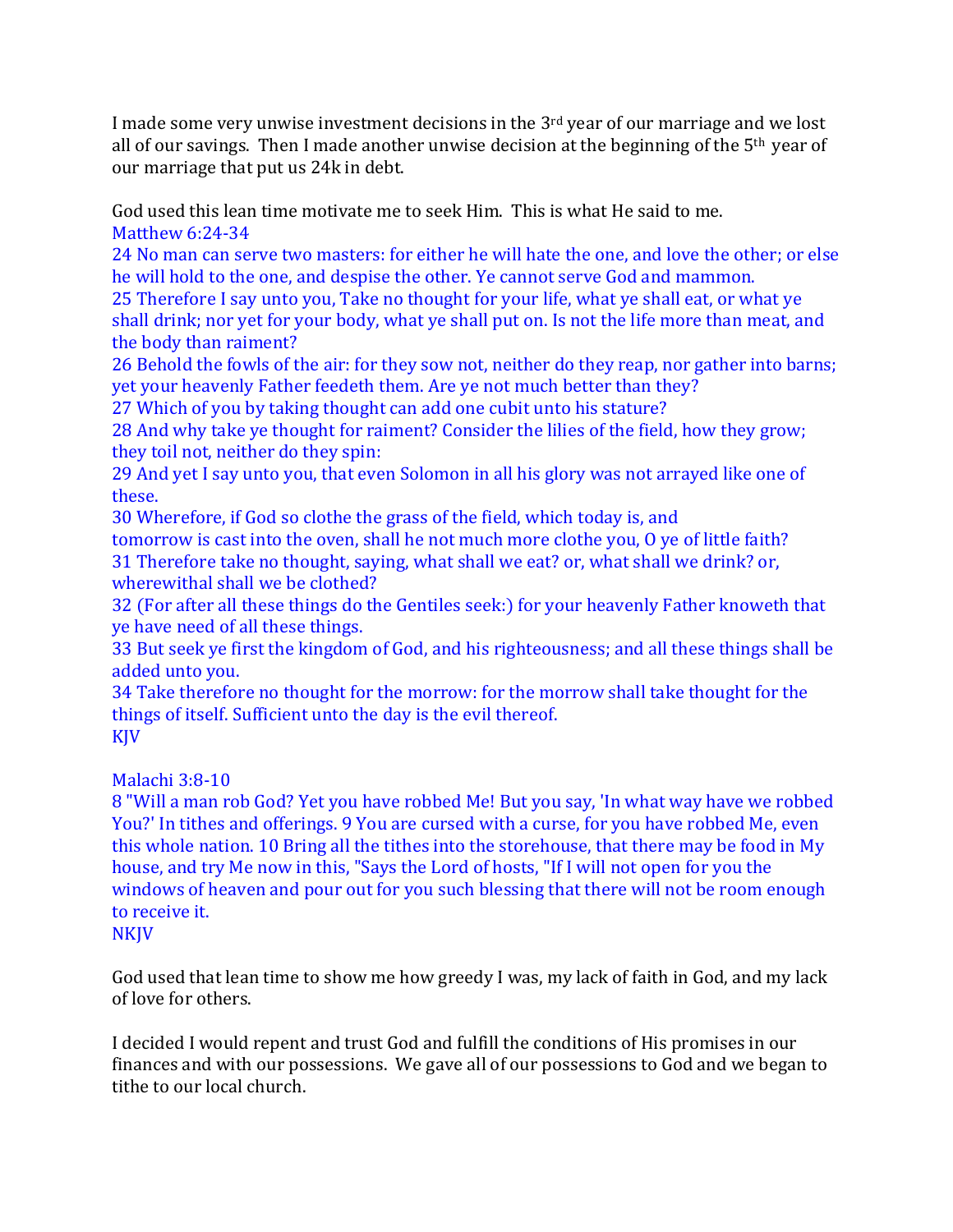We actually started giving above 10% because I wanted to make up for what I had failed to do in the past.

Debbie passed away 25 years after we made that important decision and for those 25 years, things were lean.

We had 8 children.

I am the pastor of an inner city church in one of the poorest areas of OKC.

We lived from pay check to pay check.

We put money in an emergency fund for car repairs but we did not have funds for vacations or retirement.

My 8 children would tell you that it was rare for us to go to out to eat except to Mazzio's on Sunday night. We could feed everyone for 20 dollars and the drinks were free.

But as we trusted God and fulfilled His conditions to receive the promise. God fulfilled His promise to us in some wonderful ways.

- The landlord story
- The car story
- The gifts stories
- 1. The Dorrows
- 2. Mike Mullet's mom
- 3. The man who needed his cycle repaired
- The trips stories
- 1. The Mission trips
- 2. The trip to Hawaii
- 3. The trip to Colorado
- The house story
- The CHA Story

Before Debbie passed away, she said to me, "I have had a great life." That really broke my heart because I wished that I could have done so much more for her. But the truth is she was right. We both had a great life though times were lean because God was faithful and fulfilled His promises. Together we experienced God and I would not trade it for any amount of money or worldly pleasure.

What is this season of your life?

- $\bullet$  Is this a lean time? Financially Physically Relationally
	- Is this a time of loss?